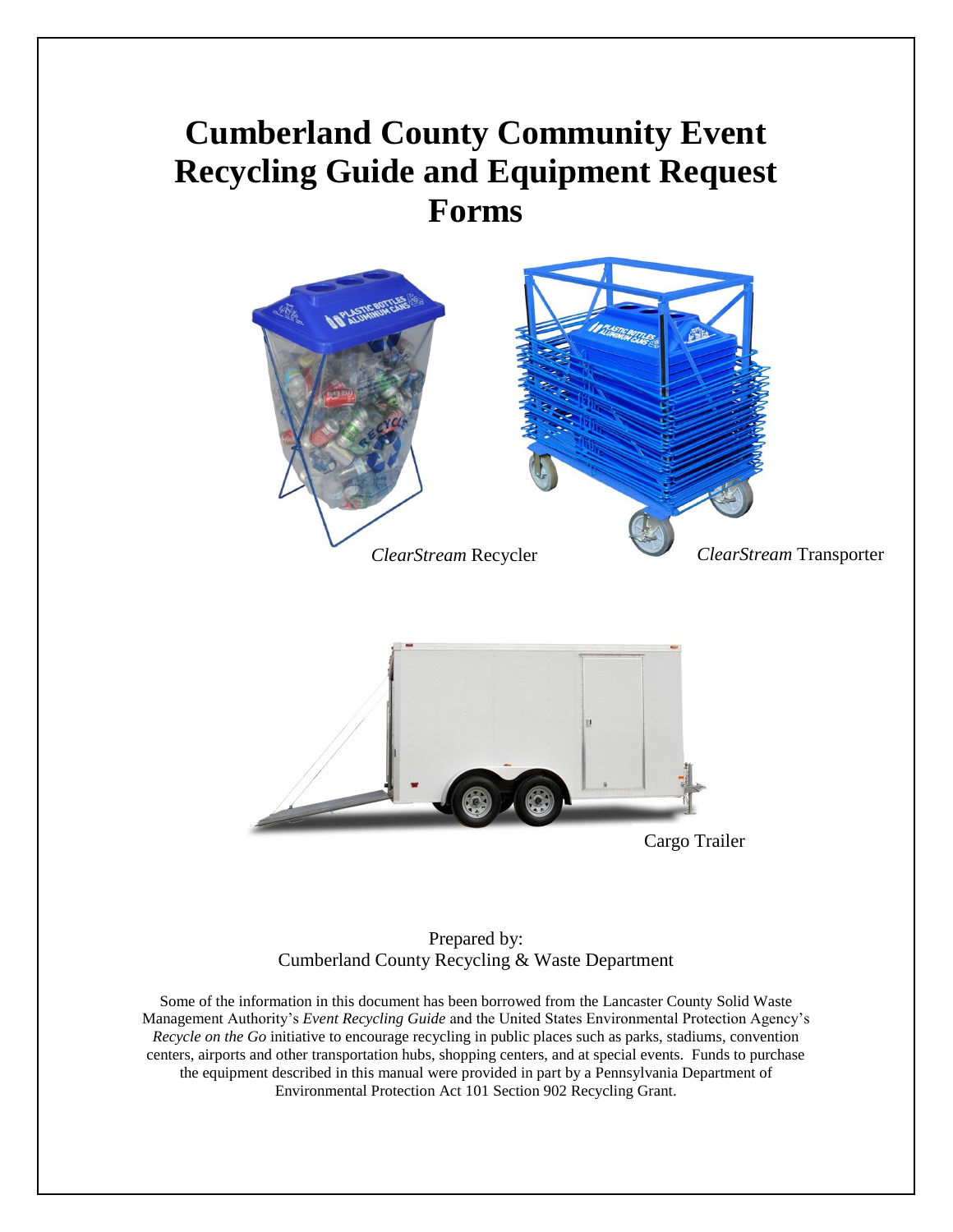## **Why Recycle at Events?**

#### **Recycling Is the Law:**

The Municipal Waste Planning, Recycling and Waste Reduction Act of 1988, commonly known as Act 101, requires municipalities with a population of 10,000 or more, or with a population of more than 5,000 but less than 10,000 and 300 people or more per square mile, "to separate high grade office paper, aluminum, corrugated paper and leaf waste and other materials deemed appropriate by the municipality generated at commercial, municipal or institutional establishments and from community activities and to store the material until collection." Community activities are defined as events which include, but are not limited to, fairs, bazaars, socials, picnics and organized sporting events that will be attended by 200 or more individuals per day regardless of the length of time of the event.

Materials commonly required to be recycled at community events include corrugated cardboard from vendors/concessionaires, as well as aluminum cans and plastic bottles from attendees.

#### **Recycling Saves Resources:**

Recycling can be linked to resource conservation. A prime example is aluminum can recycling. Making a can from recycled aluminum saves approximately 95% of the energy it would take to make that can from virgin materials. Consider that it takes the equivalent of six ounces of gasoline to produce a single aluminum can and it's easy to see how recycling is a major contributor to resource conservation.

In addition to saving natural resources, recycling also removes well over one third of the waste stream that would otherwise end up in disposal facilities. So, recycling plays a major role in extending the life span of waste disposal facilities.

#### **Recycling Can Save You Money:**

Last but not least, recycling can help to save your event money. Recycling removes materials from the waste stream, which in turn leaves you with less waste requiring disposal. For every ton of material that you recycle, you will pay for one less ton of waste being disposed in facilities. This is known as cost avoidance. Also, since you pay for trash service by volume, removing materials that may take up a majority of your disposal container space, such as plastics, aluminum and cardboard, you can expect to use less disposal space, which could allow you to downsize your refuse dumpster.

#### **Recycling Is Popular With the Public:**

Most people want to continue to recycle "on the go," at work, or at community events. By establishing a convenient collection program, your patrons can continue good waste management practices, as they do at home.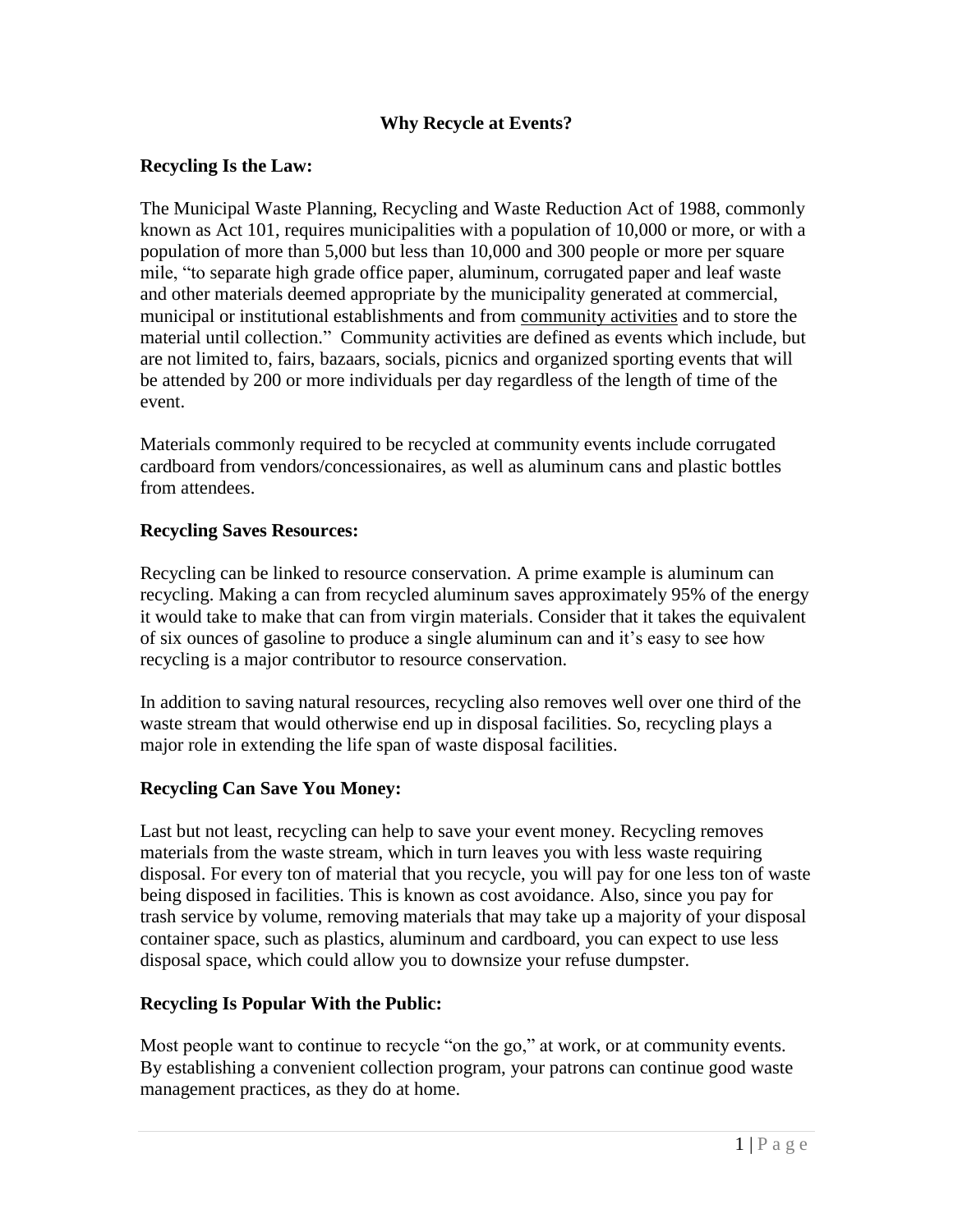### **Setting Up a Recycling Program at Your Event**

Establishing an effective and sustainable recycling program at events in your community may seem like a daunting task. However, successful programs share many things in common, including the same basic steps. The following eight steps will help you design and implement an effective recycling program.

- Step 1: Select a Recycling Coordinator
- Step 2: Determine the Waste Stream
- Step 3: Practice Waste Prevention
- Step 4: Include Concessionaires, Staff and Volunteers
- Step 5: Select a Hauler/Market
- Step 6: Set up the Collection Program
- Step 7: Facilitate Outreach and Education
- Step 8: Monitor and Evaluate the Program

#### **Step 1: Select a Recycling Coordinator**

Appoint a recycling coordinator to oversee the entire operation which includes determining the waste stream, conducting a waste assessment, setting up the collection program, facilitating education and outreach, and tracking progress. This individual should understand how waste is currently handled at the event. Depending on the size of the event, it may be advantageous to appoint a committee to help the coordinator plan and make decisions about the recycling program. Committee members may include event staff, concessionaires/vendors, and the coordinator of volunteers, if your event is using volunteers to help with the waste and recycling program.

#### **Step 2: Determine the Waste Stream**

Conducting a waste assessment is the first step in planning a waste reduction/recycling program. The waste assessment is an evaluation of existing solid waste management practices. It looks at:

- 1. The composition of the waste stream
- 2. The weight or volume of its various components
- 3. The sources of the waste
- 4. The system for collecting the waste and removing it for disposal
- 5. The costs of the waste management system

Conducting a waste assessment can be as simple as looking in waste containers or a dumpster if all the waste contained in the dumpster is generated at the event. For example, when conducting a waste assessment at a fair or concert, the materials being disposed of in the dumpster are most likely all generated at the event. However, at scholastic sporting events, a waste assessment may simply entail a visual evaluation of the materials in a few refuse containers.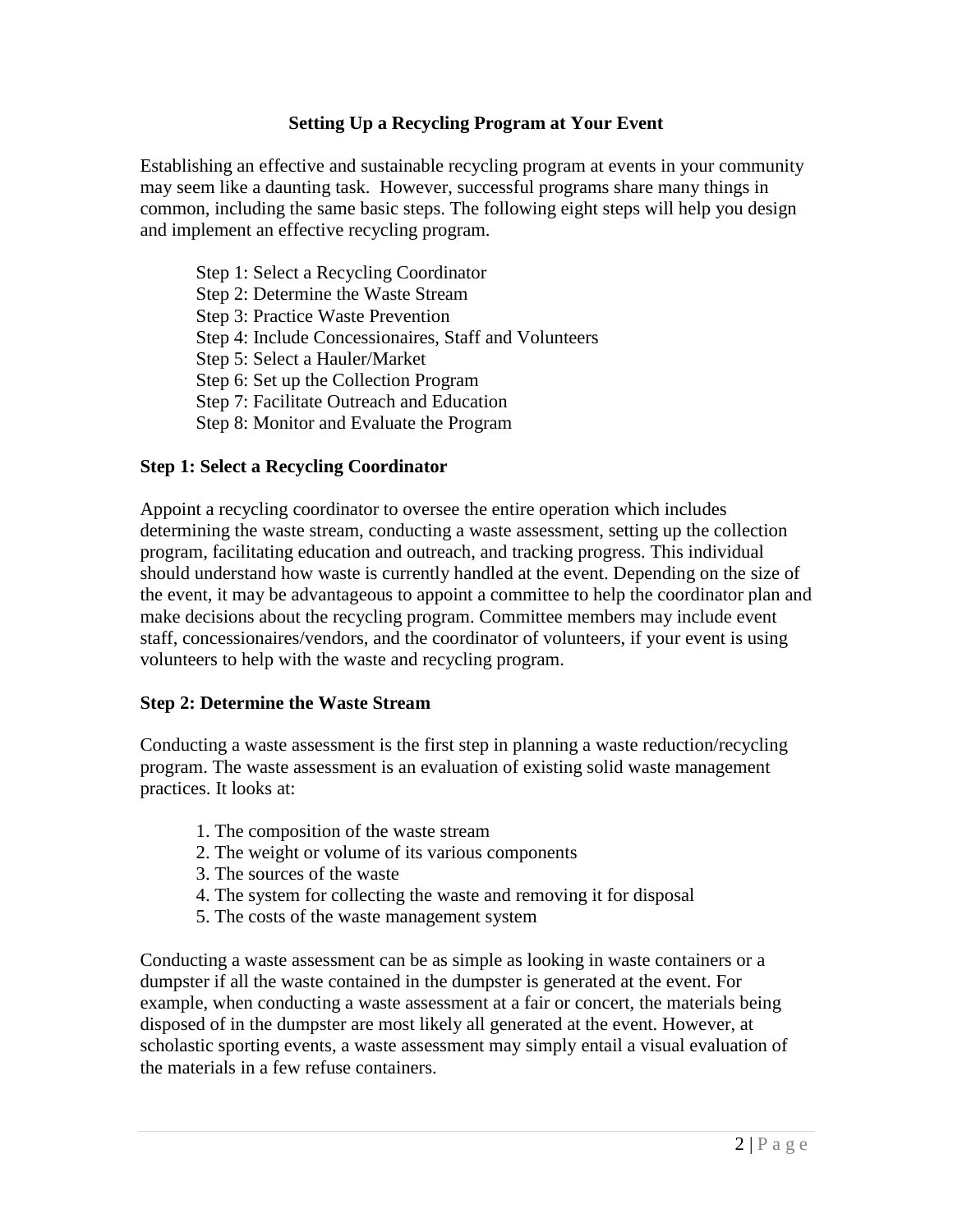An On-Site Solid Waste Management/Recycling Evaluation Form that can be used as a guide during a waste assessment can be found on Page 7 of this guide. Information you obtain from a waste assessment will help you to determine which recyclables to collect. For example, if half of the waste steam is plastic bottles but only one percent is corrugated cardboard, you will likely want to begin a program to collect the plastics, and add corrugated cardboard collection at a later time if it can be done economically and efficiently.

Many events will generate predominantly plastic bottles and aluminum cans from attendees as well as corrugated cardboard from concessionaires' packaging, so these will likely be the materials to focus on when beginning a recycling program.

## **Step 3: Practice Waste Reduction**

Waste reduction refers to using less material and ending up with less waste to manage. In addition to environmental benefits, waste reduction saves money through avoiding the costs associated with disposal. By reviewing the waste assessment, you may be able to target certain materials that could be eliminated from the waste stream by simply changing purchasing habits. An opportunity for source reduction at events may be purchasing goods that use less packaging materials.

While there may not always be opportunities to significantly reduce the waste being generated through source reduction, guidelines for purchasing and vending food and beverages that come in containers that can be easily recycled are helpful to determine what refuse and recyclables will ultimately be generated.

## **Step 4: Locate a Market/Hauler**

Before beginning a recycling program, be sure to have a market ready to accept your material. Recycling is more than collecting materials; it is marketing them for remanufacture into other products. If your event chooses to contract with a hauler rather than haul recyclables directly, ask your current trash hauler if they also offer recycling pickup. Contracting with a hauler may be the most convenient option for directing recyclables to a market.

Some events, typically smaller-scale or one-time special events, haul their own refuse and recyclables. Although this method may be less expensive than contracting with a hauler, the time and resources spent to manage the waste through this method should be taken into account before beginning the program.

## **Step 5: Set Up the Collection Program**

Making recycling easy and convenient will greatly boost levels of public and vendor participation.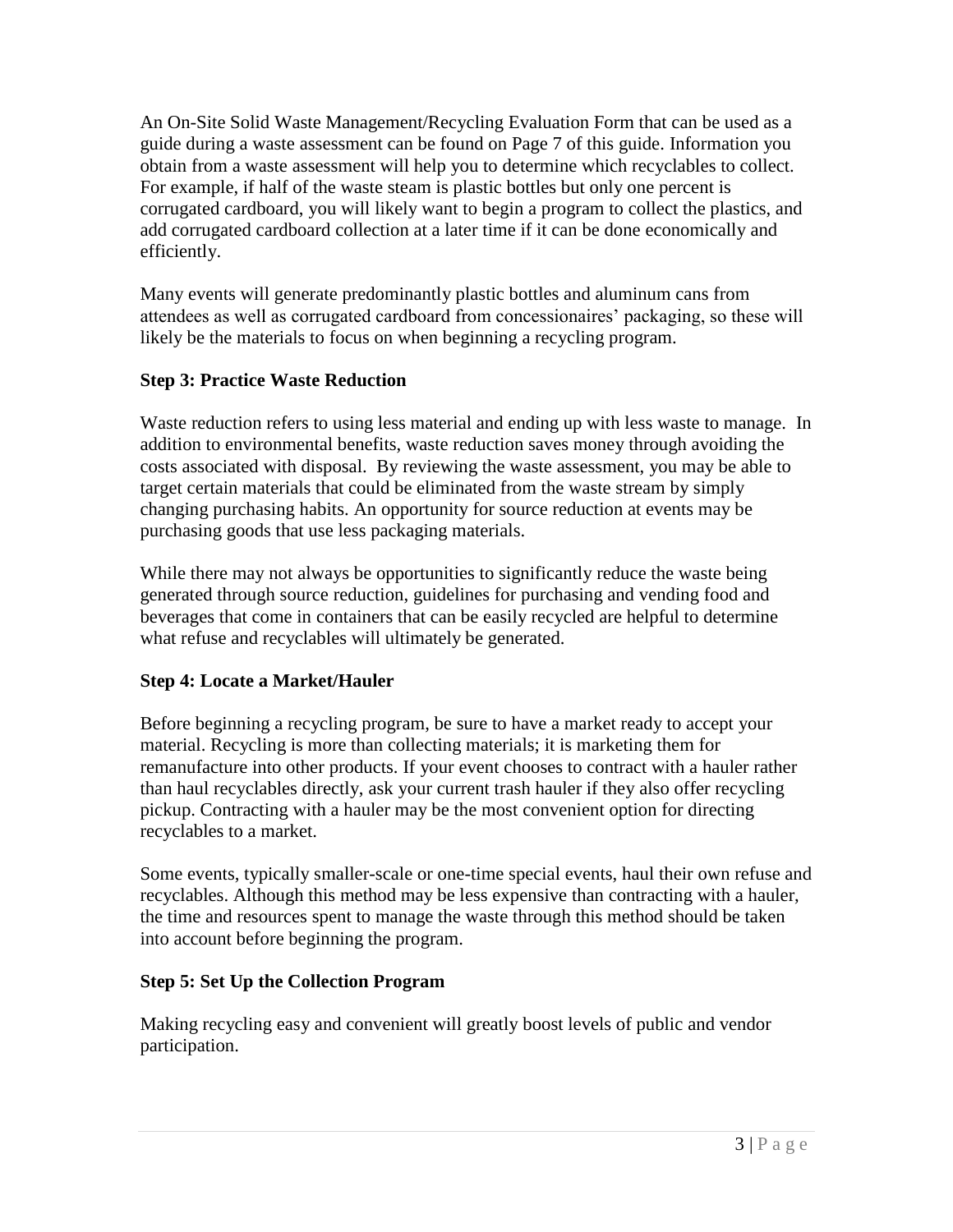## **Layout**

For best results, collection bins should be placed next to trash cans and close to where the recyclables are generated, such as near the food court or near the concessionaires/vendors. Placing collection bins conveniently next to each trash can results in a greater recovery of materials. Make sure that it's just as easy for the public to recycle as it is to throw something away.

## **Collection Containers and Bags**

Possibly the greatest cost associated with setting up a recycling program is purchasing collection containers. However, Cumberland County will loan *ClearStream* recycling collection equipment to help with event recycling in Cumberland County. The equipment available for borrowing and associated guidelines are geared towards both small organizations / small events and large organizations / large events. Request forms for both types of events are available on Pages 12 and 13 of this guide.

## **Removing Materials from Collection Containers**

The event staff/volunteers will be responsible for transferring the materials from the *ClearStream* containers to a dedicated dumpster or roll-off container. Although they will be emptying two separate containers, it usually does not take more time to collect the materials because the staff/volunteers are moving the same amount of material.

Volunteers may be an efficient way to collect refuse and recycling at your event. Many groups, like Boy Scouts/Girl Scouts and church groups look for activities to better the community through volunteer service. Also, many school districts require students to perform a certain amount of community service time. Students interested in environmental issues may want to spend their time helping an event with recycling.

## **Storage and Pickup**

Once the recyclable materials have been removed from the collection containers, they need to be stored on-site until picked up by a hauler or delivered to a recycling drop-off location. The most common form of on-site storage for large events is a dumpster or rolloff container similar to those used for the waste. For smaller events, rolling curb carts could be used to store recyclables.

If your event chooses to contract with a hauler for collection services, you need to check with the company to see if they will pick up on a scheduled time or if they need to be contacted for a pick up when the roll-off container is full. If your event chooses to haul its own trash and recycling to a facility, be sure to confirm that the facility will accept the materials that you plan to separate.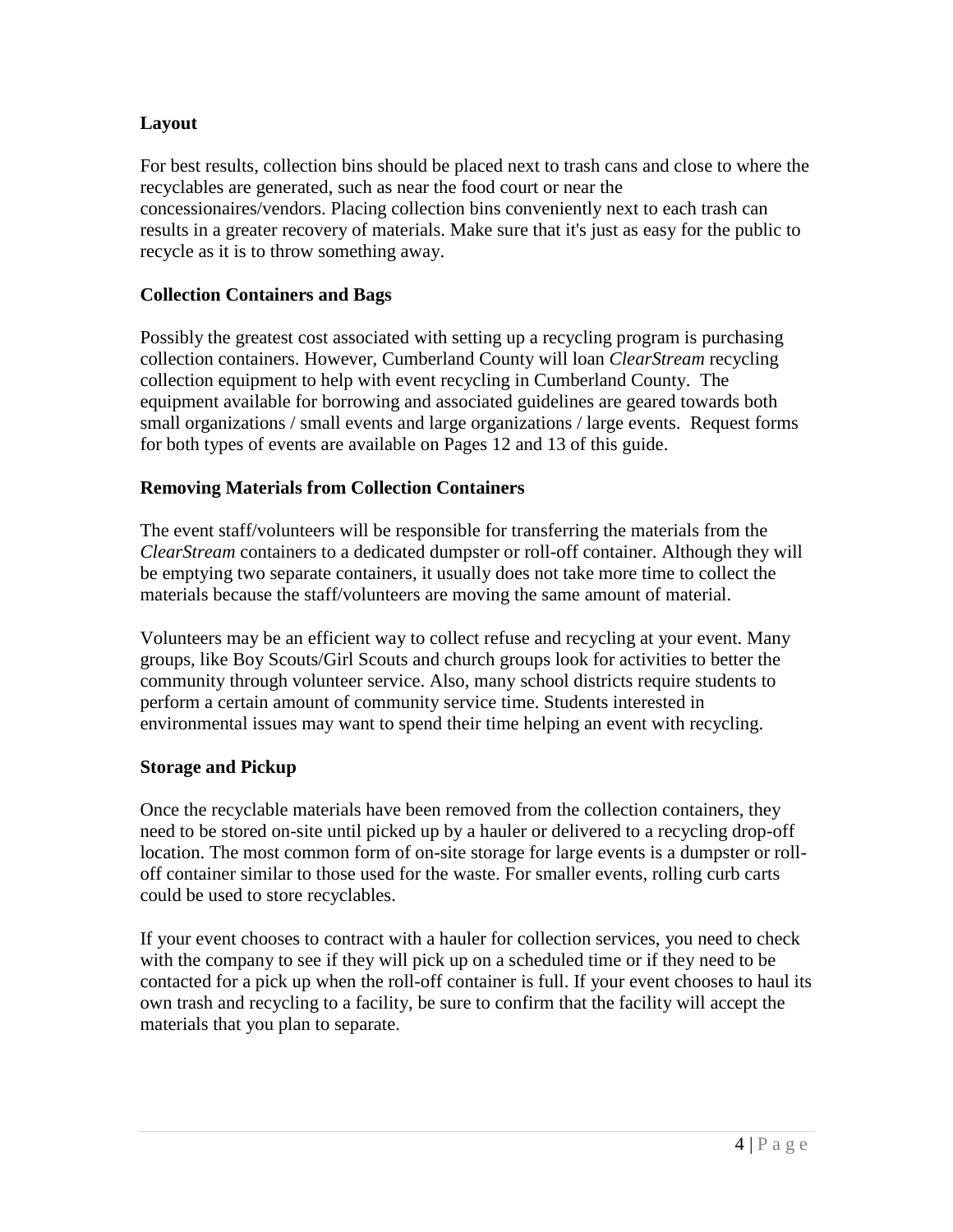## **Step 6: Publicize and Promote the Program**

Education is the best way to encourage the public and concessionaires to recycle. Use signs, displays, and ads in your event program, etc., to teach them:

- **WHY** they should recycle (Include energy savings with recycling facts in your literature or signage).
- **WHAT** they should recycle (tell the attendees what materials they should be recycling and those they should not, such as plastic cups).
- **WHERE** they can recycle (show where recycling containers will be placed on the event map or with clear signage near the containers).
- **HOW** they can recycle (tell attendees to place materials in the containers and do not mix trash and recyclables).

An effective promotional practice is to include signage at the event showing how much material was recycled at last year's event or state goals that you are trying to reach at this year's event, such as a 50% diversion rate (50% trash, 50% recyclables). This will stimulate participation from attendees by letting them know that they are playing a vital role in recycling.

If your event has a guide or program, post information pertaining to the amount recycled at last year's event and thank attendees for their help. A fact sheet about energy savings through recycling can be found on Page 6 of this guide. You can customize your message to attendees relating the amount they recycled at previous events to how much gasoline they saved. For example, if you estimate that your event recycled 1,000 aluminum cans, you can advertise to attendees that they helped to save enough energy to power a television for 125 days!

#### **Step 7: Recycling Program Evaluation**

The final step is an important one. Continually evaluating your recycling program can lead to changes to make it more cost effective. For example, if you determine that your event recycled 25% of what was generated, planning to use 25% less waste capacity for your next event could save you money.

Evaluating the success of the waste and recycling program, such as quantifying the amount of material recycled, will give your event great information to publicize and promote the program (Step 6) for the next event.

Along with collecting data, getting feedback from the vendors/concessionaries, volunteers and attendees can also help to improve your program for future events. With input from these individuals, everyone can be a part of the successful waste reduction and recycling program.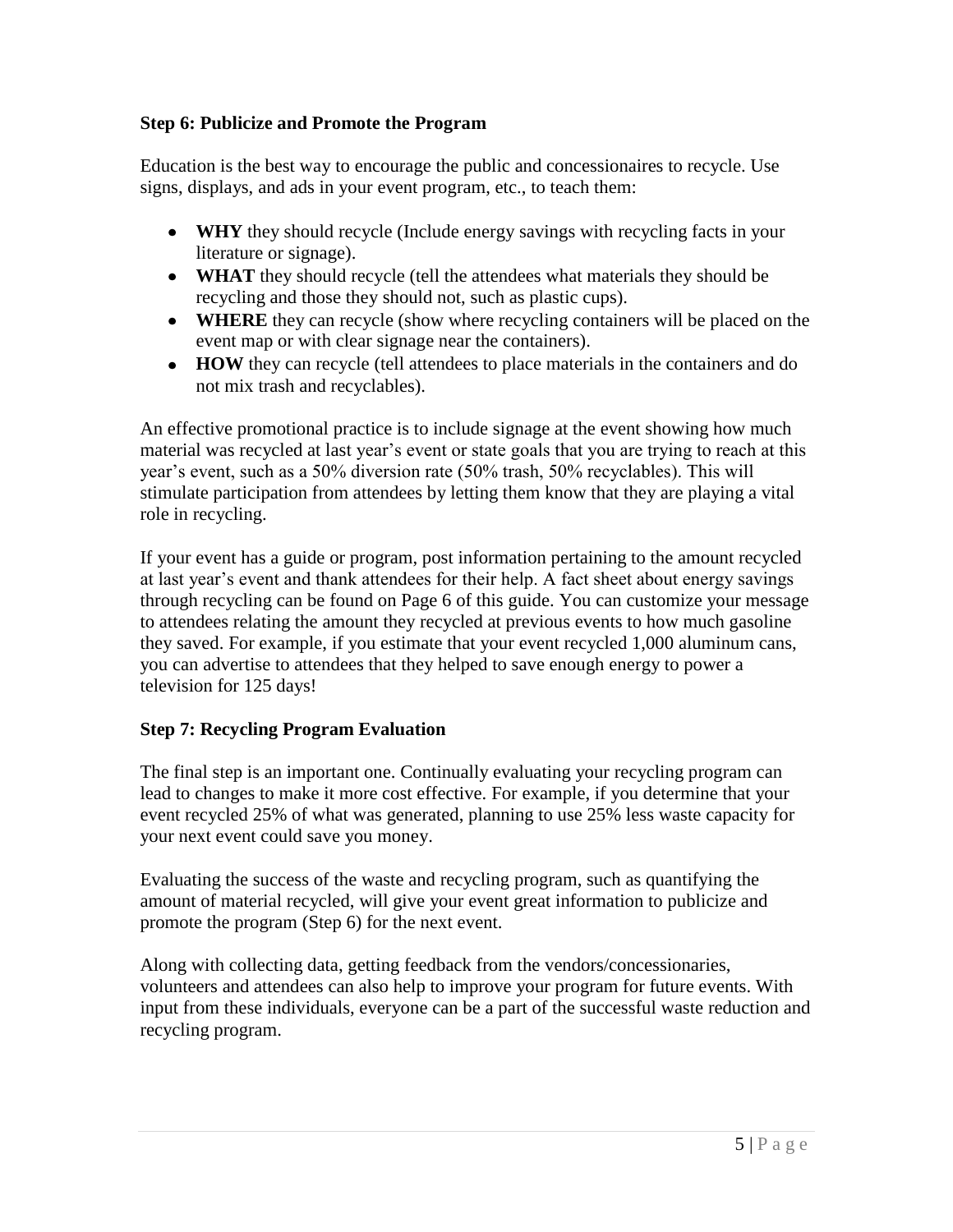**Example Recycling Fact Sheet**

## **Remember to Recycle!!**

Put your empty aluminum cans and plastic bottles in the bins marked for recycling.

Put your trash in the trash bins.

## *Don't mix trash and recycling.*

Recycling one aluminum can saves enough energy to:

- power a television or computer for 3 hours
- light a 100-watt light bulb for 20 hours

Recycling 14 recycled PET (#1) bottles can:

• make one extra-large polyester T-Shirt

Recycling one ton of paper saves:

• 17 trees and 7,000 gallons of water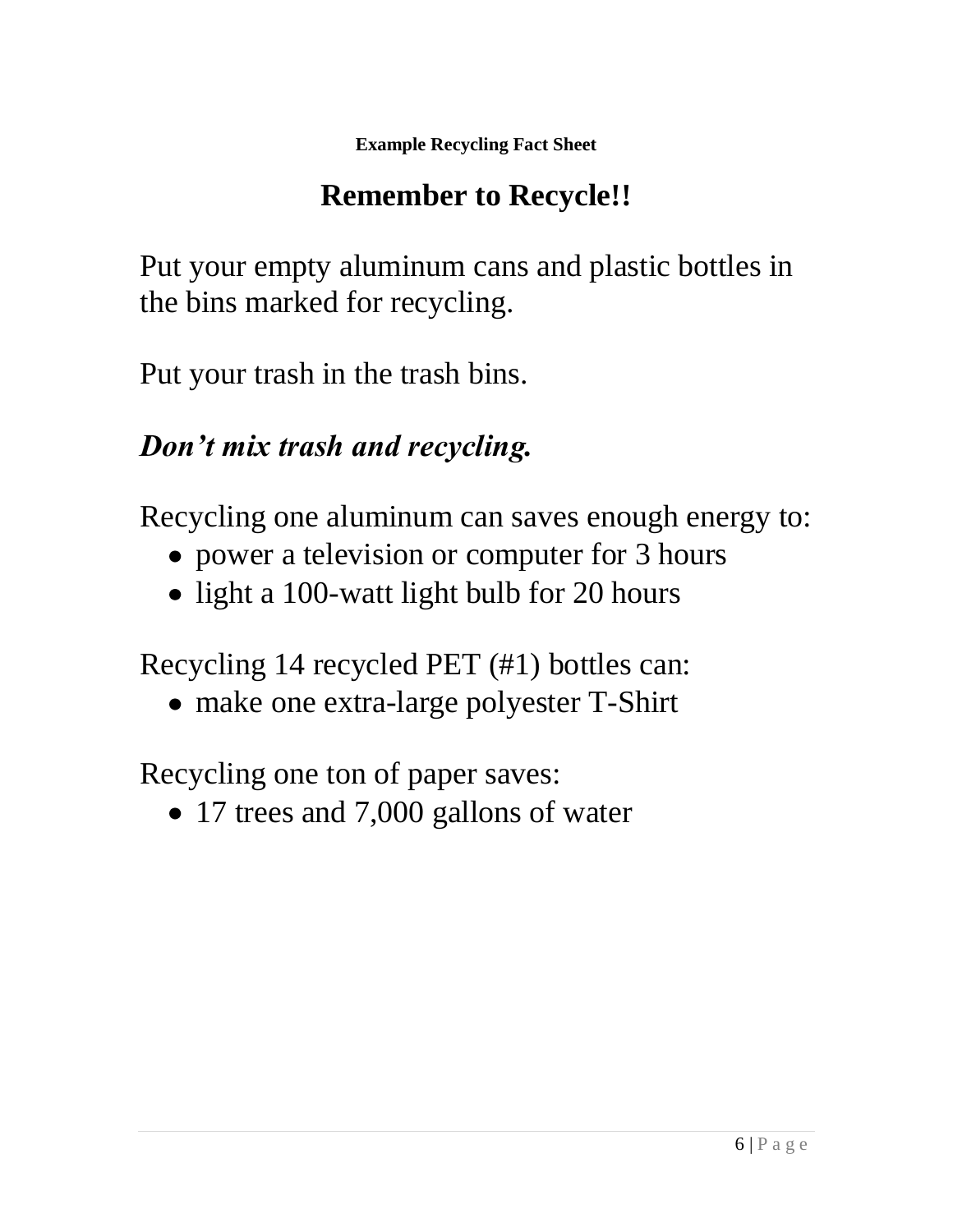## **On-Site Solid Waste Management/Recycling Evaluation Form**

| Event:                                                                                                                                                                                                                         |
|--------------------------------------------------------------------------------------------------------------------------------------------------------------------------------------------------------------------------------|
|                                                                                                                                                                                                                                |
|                                                                                                                                                                                                                                |
|                                                                                                                                                                                                                                |
|                                                                                                                                                                                                                                |
| Cost per Event:                                                                                                                                                                                                                |
| Recyclable Materials (estimate amount generated by % of volume or weight)                                                                                                                                                      |
|                                                                                                                                                                                                                                |
|                                                                                                                                                                                                                                |
|                                                                                                                                                                                                                                |
|                                                                                                                                                                                                                                |
|                                                                                                                                                                                                                                |
|                                                                                                                                                                                                                                |
|                                                                                                                                                                                                                                |
| Pallets:                                                                                                                                                                                                                       |
| Plastic: National Communication of the Communication of the Communication of the Communication of the Communication of the Communication of the Communication of the Communication of the Communication of the Communication o |
|                                                                                                                                                                                                                                |
| Non-Recyclable Materials (estimate amount generated by % of volume or weight)                                                                                                                                                  |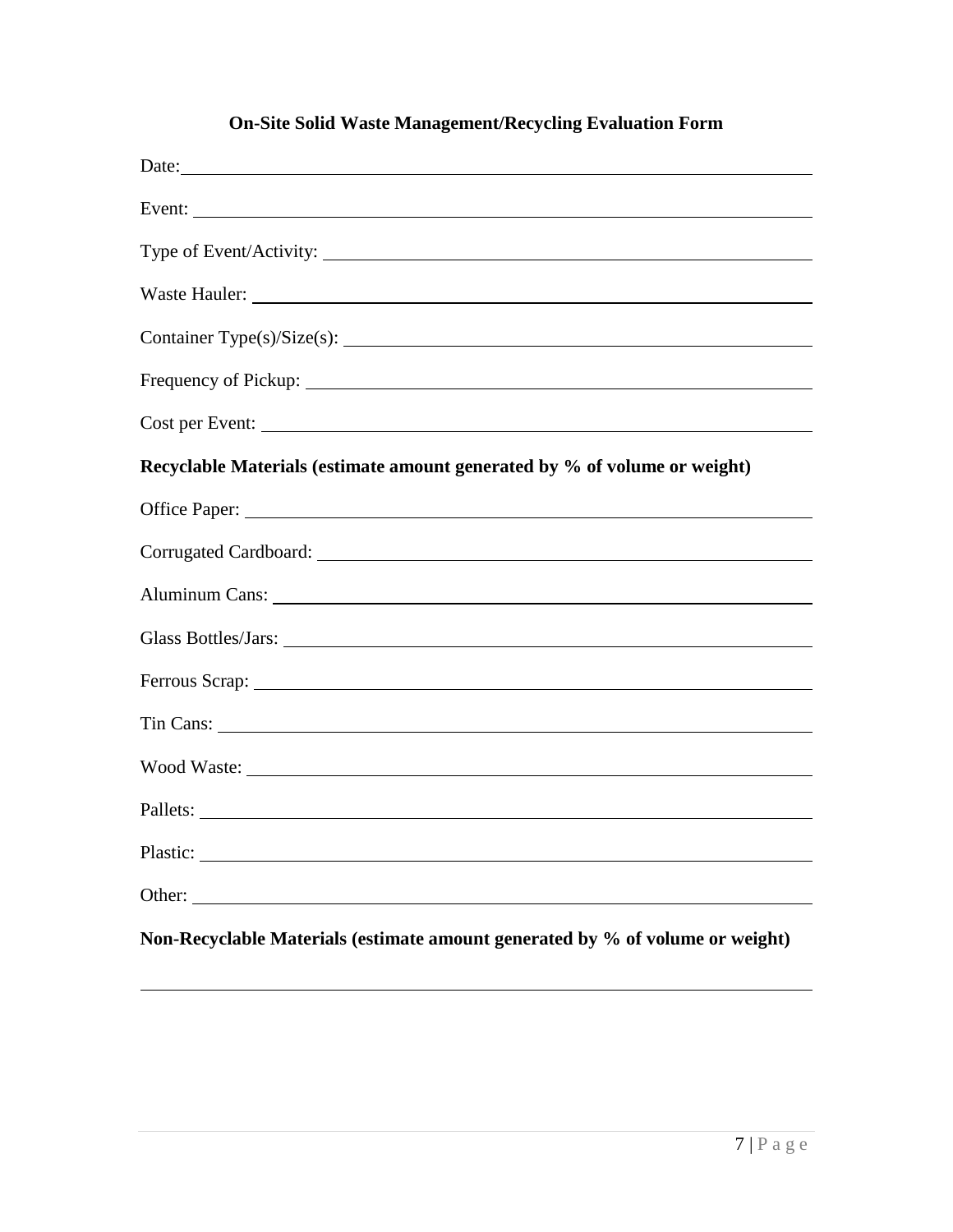#### *ClearStream* **Recycling Container, Transporter, and Wells Cargo Trailer Instructions**

1. The Wells Cargo Trailer has stabilizer jacks located on the underside of the trailer near the rear. It is recommended that the stabilizer jacks be engaged before unloading the trailer. To engage, grasp the stabilizer jack near its foot, pull toward the center of the trailer and then down. The foot can be extended by pushing down on the pedal located immediately above it. Extend the foot until it makes contact with the ground.



2. Open the rear door of the trailer by grasping the handle and pulling away from the trailer. Once the door is down, fold out the ramp extension.



3. Fold the transition plate down.



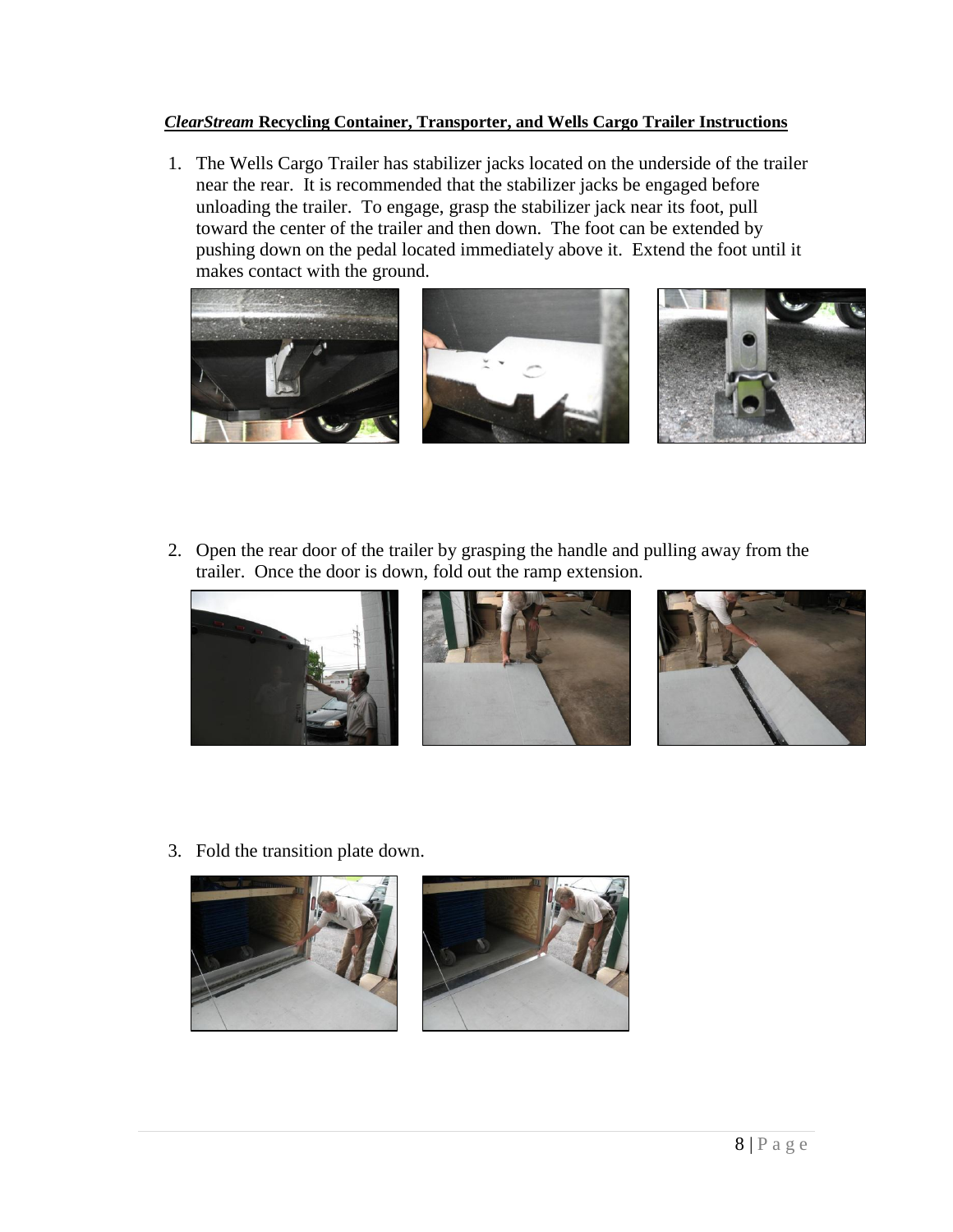4. Remove the rear beam by pushing on the E-Track socket spring lever. Pull socket away from the E-Track while rotating downward until it is completely disengaged from the E-Track. Repeat for other side and remove the beam to a safe place.



5. Unlock the wheel locks on the transporter cart. Roll the transporter cart off the trailer. A full transporter weighs approximately 315 pounds.





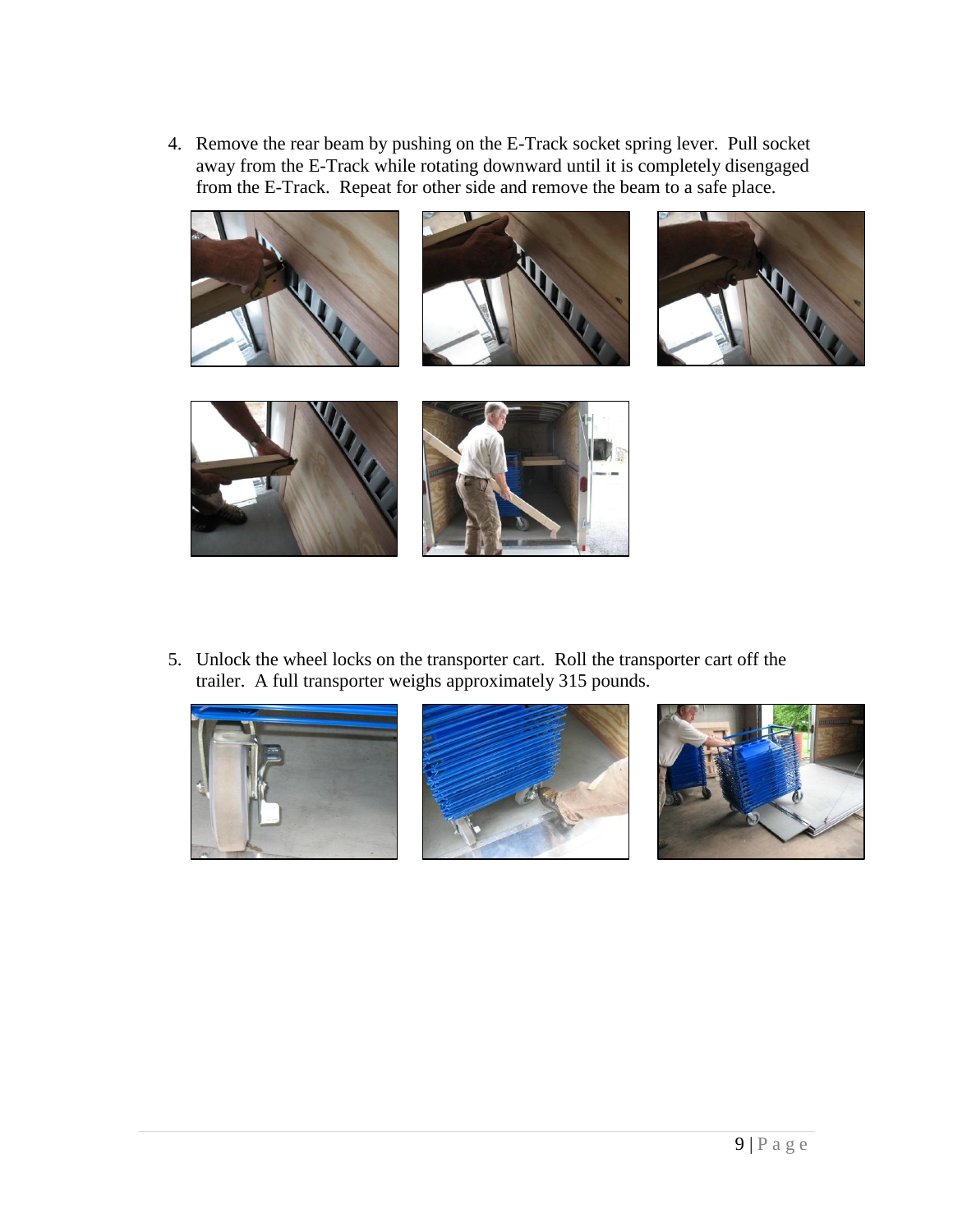6. Remove a plastic lid and a metal frame. Unfold the metal frame and place securely on the ground, making sure the double bar is on top. Place a plastic bag in the center of the frame and pull a top edge of the bag outward through one of the double bars at the top of the frame approximately 6 inches. Push the top edge of the bag over the double bar enough to catch the corners. Repeat on other side. Place the plastic lid on top, making sure the hooks snap securely onto the metal frame.















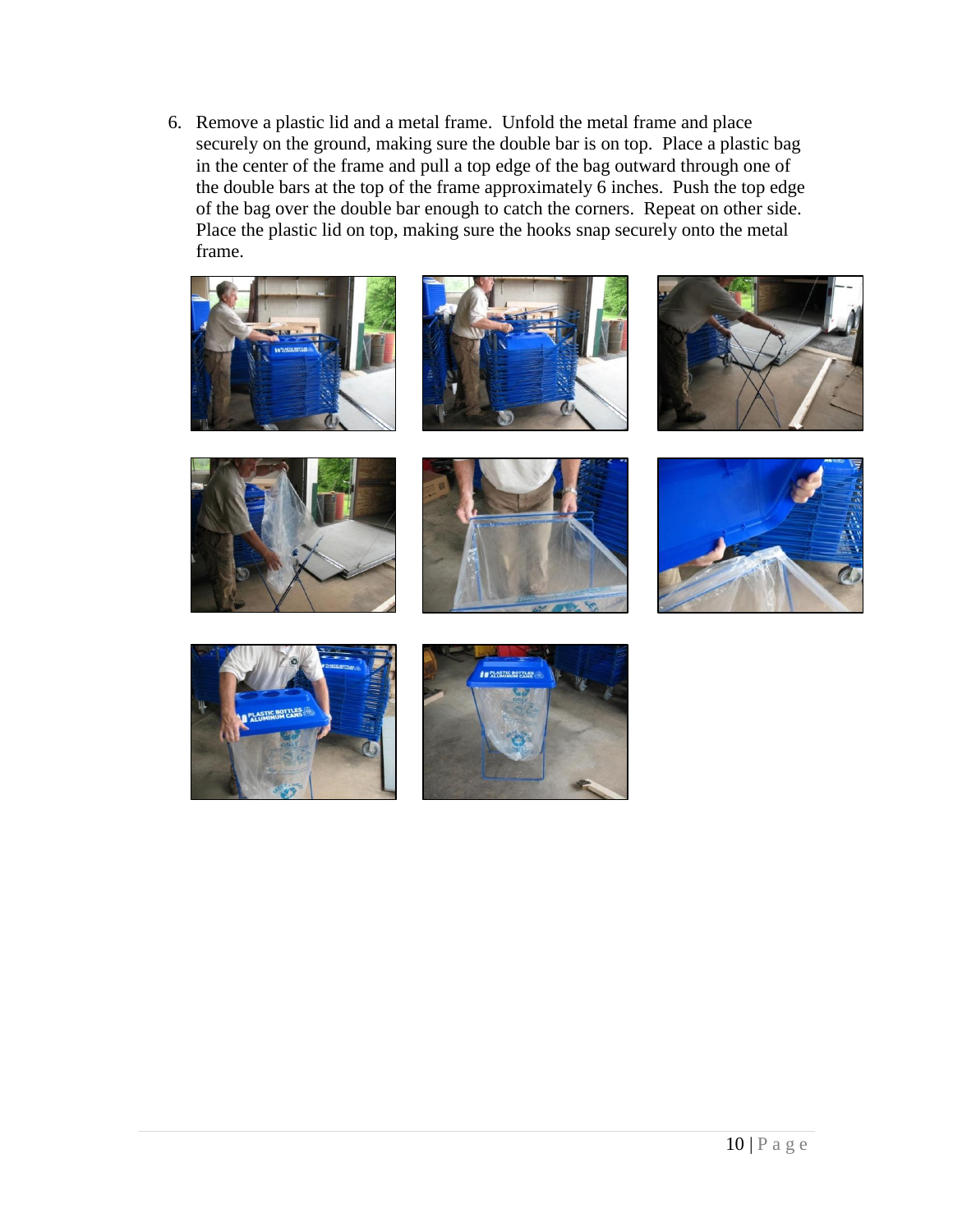7. Disassembly and loading is the opposite of unloading and assembly. Metal frames should be placed on the transporter with the double bar all to the same side and leg stops up. Cardboard should be placed between each transporter as a means to reduce wear and tear while traveling in the trailer. There are arrows above the E-Track slots indicating where the beam sockets should be attached.















8. Remember to raise the rear stabilize jacks if they were lowered in step 1.

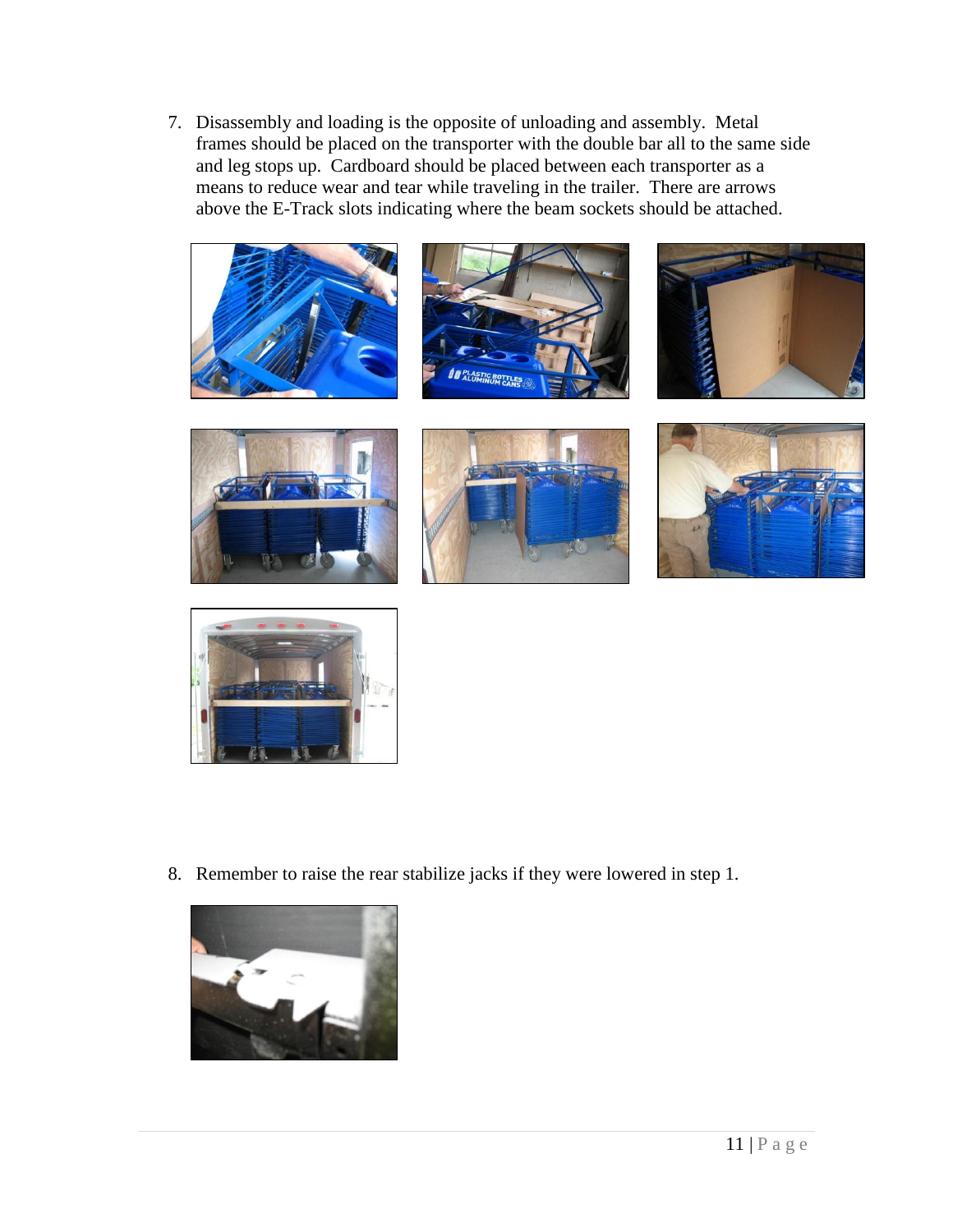## **Small Organization / Small Event Recycling Equipment Lending Agreement**

| Name of Event:                                                                                                                                                                                                                 |                                                                                                                                                                                                 |
|--------------------------------------------------------------------------------------------------------------------------------------------------------------------------------------------------------------------------------|-------------------------------------------------------------------------------------------------------------------------------------------------------------------------------------------------|
| Date: $\qquad \qquad$                                                                                                                                                                                                          |                                                                                                                                                                                                 |
| Hours: New York Contract the Contract of the Contract of the Contract of the Contract of the Contract of the Contract of the Contract of the Contract of the Contract of the Contract of the Contract of the Contract of the C |                                                                                                                                                                                                 |
|                                                                                                                                                                                                                                |                                                                                                                                                                                                 |
|                                                                                                                                                                                                                                |                                                                                                                                                                                                 |
|                                                                                                                                                                                                                                |                                                                                                                                                                                                 |
|                                                                                                                                                                                                                                |                                                                                                                                                                                                 |
|                                                                                                                                                                                                                                |                                                                                                                                                                                                 |
|                                                                                                                                                                                                                                | ,我们也不会有什么。""我们的人,我们也不会有什么?""我们的人,我们也不会有什么?""我们的人,我们也不会有什么?""我们的人,我们也不会有什么?""我们的人                                                                                                                |
| from the event?                                                                                                                                                                                                                | What materials do you plan to recycle and how are the recyclables going to be marketed                                                                                                          |
|                                                                                                                                                                                                                                |                                                                                                                                                                                                 |
| Name of person authorized to sign for containers (please print):                                                                                                                                                               |                                                                                                                                                                                                 |
|                                                                                                                                                                                                                                |                                                                                                                                                                                                 |
| Would you like the containers on transporters (20 containers per transporter)?                                                                                                                                                 |                                                                                                                                                                                                 |
| Event will purchase:<br>bags $@$ \$0.50 per bag). Organization may provide their own bags.                                                                                                                                     | Number of clear recycling bags (organization must pre-pay for                                                                                                                                   |
| Lost/Stolen/Severe Damage Note: A \$50 per unit charge may be incurred for any lost,<br>altered in any way.                                                                                                                    | stolen or severely damaged <i>ClearStream</i> unit and a \$400 per unit charge may be incurred<br>for any lost, stolen or severely damaged <i>ClearStream</i> transporter. Equipment may not be |
| Indemnification: Organization shall protect, indemnify and hold harmless Cumberland                                                                                                                                            |                                                                                                                                                                                                 |

County, Recycling & Waste Department and Recycling & Waste Authority, their officers, agents, servants and employees from and against all liabilities, actions, suits, legal proceedings, claims, demands, costs, expenses and attorneys' fees and shall defend County, Department and Authority and their officers, agents, servants and employees in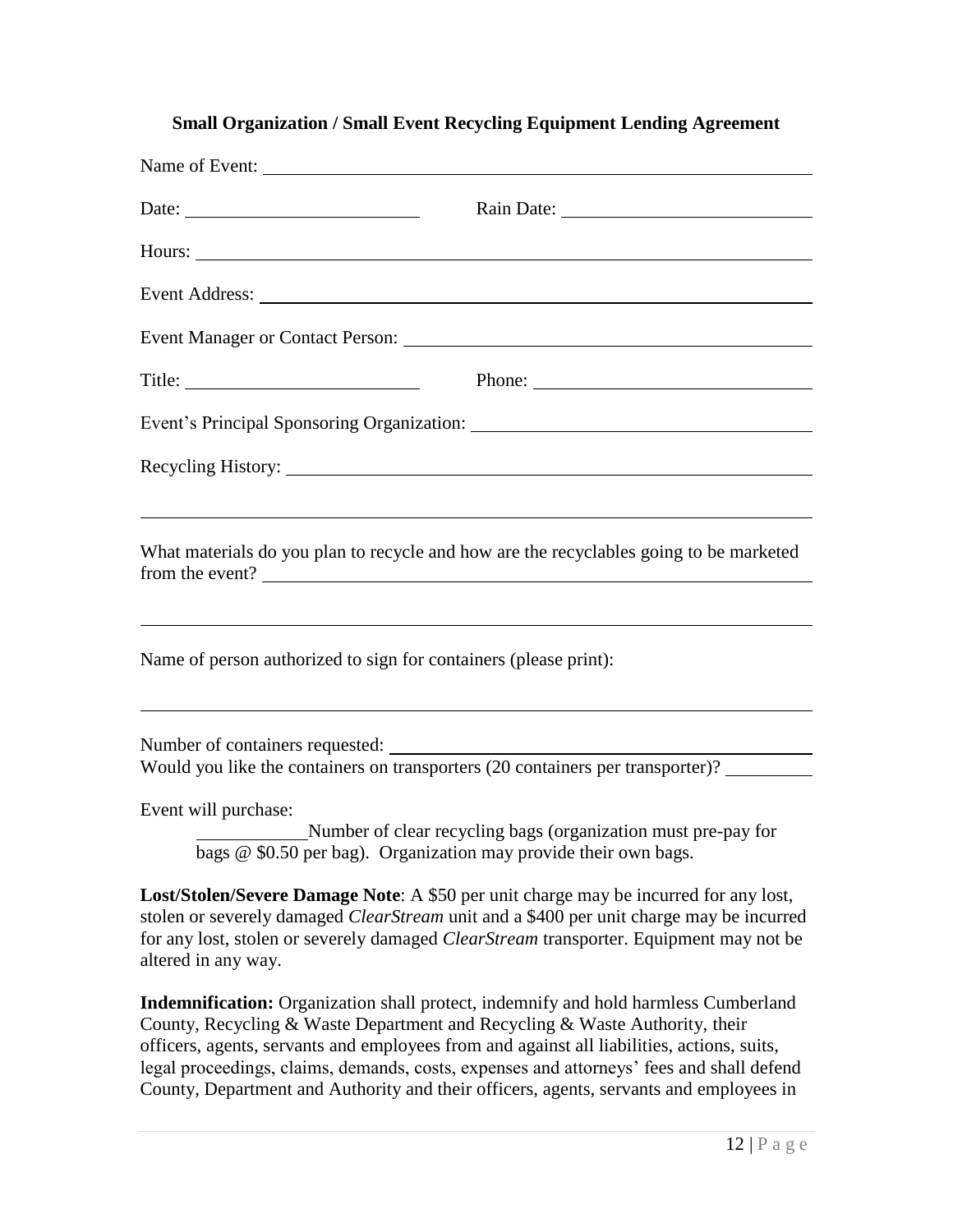any suit, including appeals, for personal injury or death of any person or persons or loss or damage to property from any of the loss arising out the transport, operation and maintenance, or use of Equipment. Cumberland County, Department and Authority shall not be liable for any suits, actions, legal proceedings, claims, demands, damages, costs, expenses and attorneys' fees arising out of the activities contemplated under this Lending Agreement or the willful or negligent act or omission of Organization, its officers, agents, servants and employees relating to Equipment.

I certify that I am an authorized representative of the above organization, that the above statements are true to the best of my knowledge, and that I accept the terms of the agreement.

Signature: Date: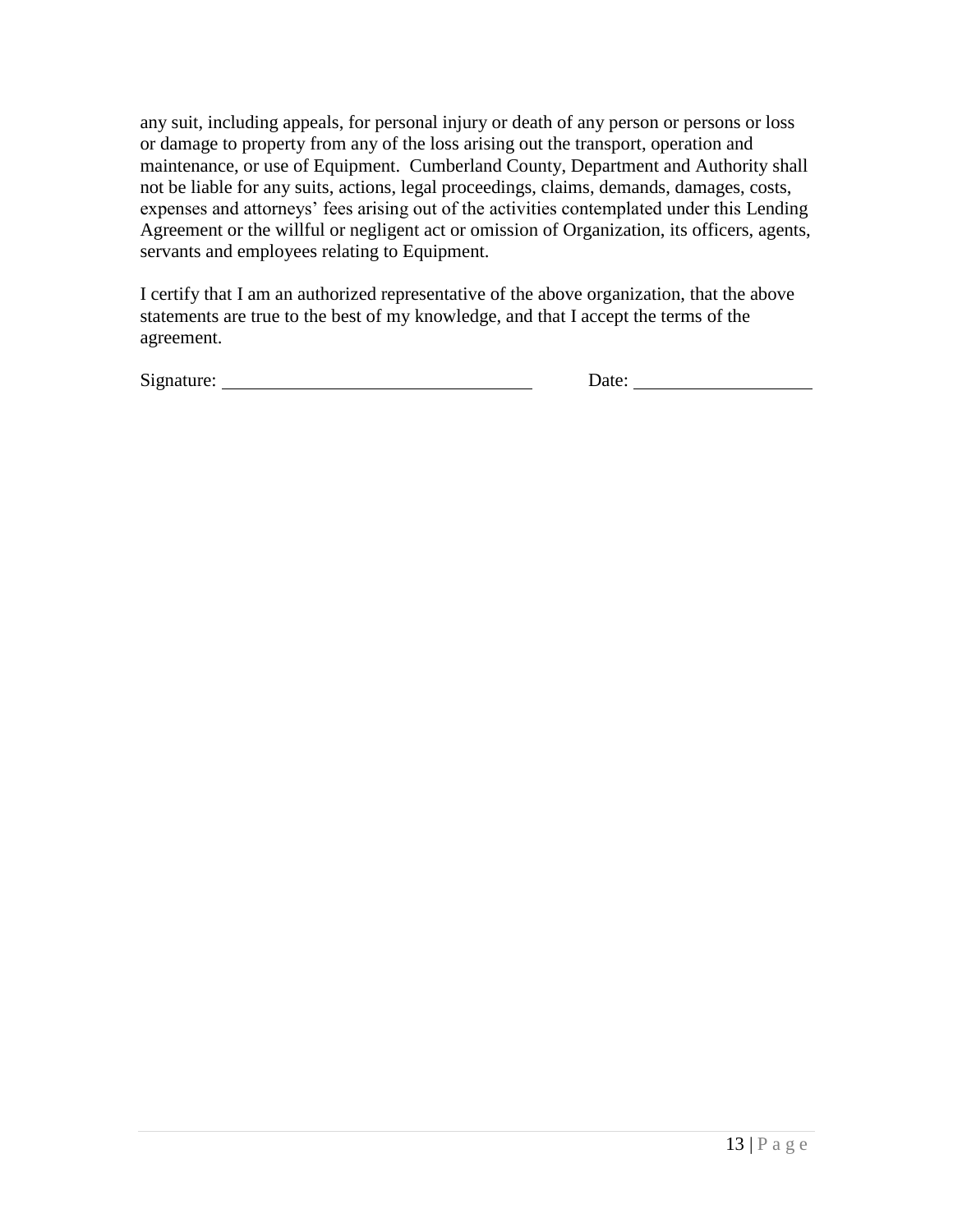## **Large Organization / Large Event Recycling Equipment Lending Agreement**

|                            | Organization:                                                                     |
|----------------------------|-----------------------------------------------------------------------------------|
|                            | Name of Event:                                                                    |
|                            |                                                                                   |
|                            |                                                                                   |
|                            | Name of person authorized to sign for trailer and/or containers (please print):   |
| Organization is borrowing: |                                                                                   |
| Option 1:                  |                                                                                   |
|                            | Number of containers (No trailer)                                                 |
|                            | Would you like the containers on transporters (20 containers per<br>transporter)? |

Option 2:

Trailer and all containers (Must provide certificate of insurance before picking up trailer and complete the attached trailer inspection report with a Cumberland County representative during trailer pick up and return. Trailer has electric brakes, 2 & 5/16 hitch, and weighs approximately 5,200 pounds loaded.)

Event will purchase:

Number of clear recycling bags (organization will be billed @ \$0.50 per bag). Organization may provide their own bags.

**Lost/Stolen/Severe Damage Note**: A \$50 per unit charge may be incurred for any lost, stolen or severely damaged *ClearStream* unit and a \$400 per unit charge may be incurred for any lost, stolen or severely damaged *ClearStream* transporter. Equipment may not be altered in any way. Additional costs may be incurred for damage to the cargo trailer.

**Insurance**: Prior to picking up the trailer, organization shall provide Cumberland County a certificate of insurance naming Cumberland County as an additional insured on organization's Automobile Liability (property damage and bodily injury) Insurance Policy, with no less than \$1,000,000 coverage, for the time organization is in possession of the trailer.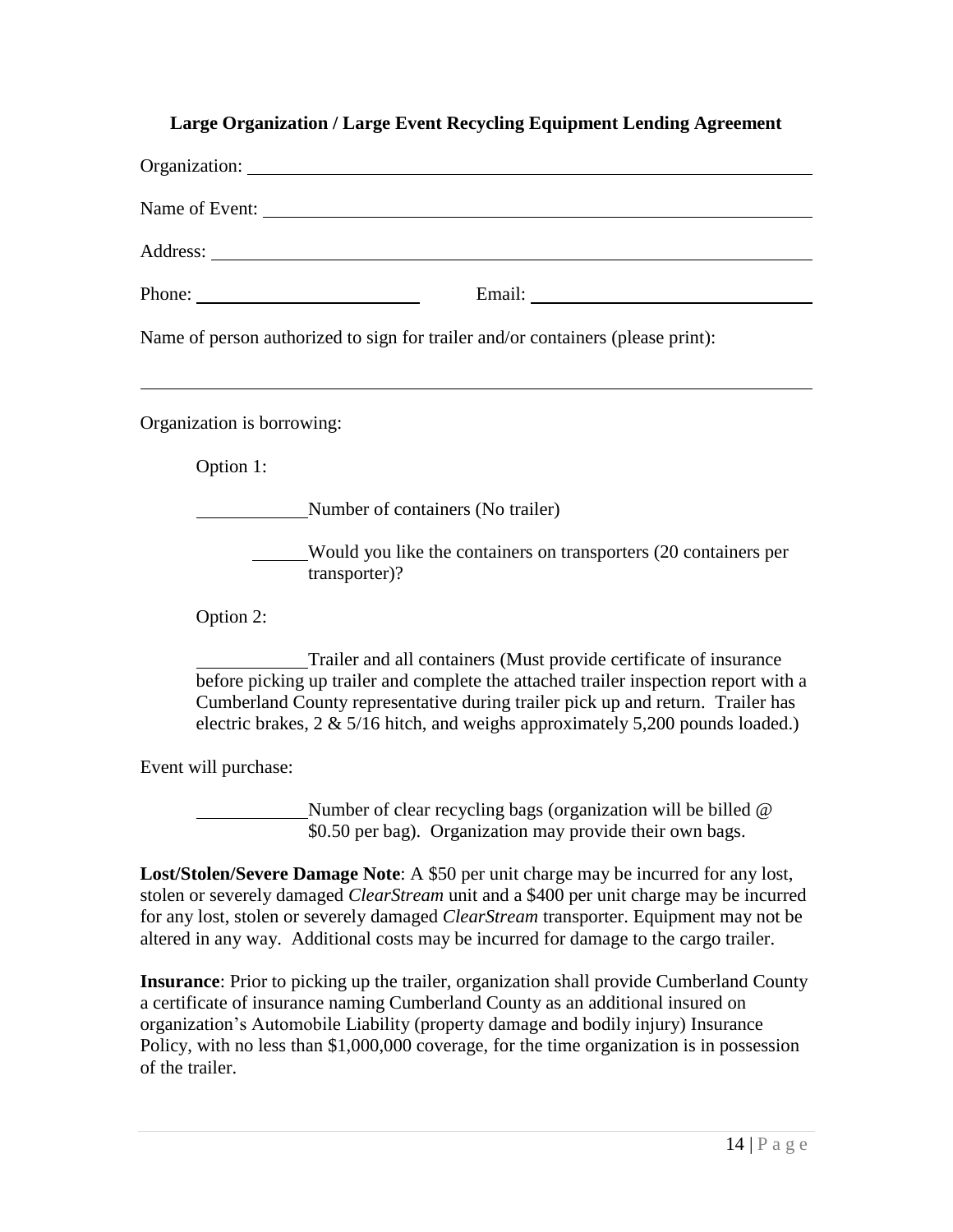**Indemnification:** Organization shall protect, indemnify and hold harmless Cumberland County, Recycling & Waste Department and Recycling & Waste Authority, their officers, agents, servants and employees from and against all liabilities, actions, suits, legal proceedings, claims, demands, costs, expenses and attorneys' fees and shall defend County, Department and Authority and their officers, agents, servants and employees in any suit, including appeals, for personal injury or death of any person or persons or loss or damage to property from any of the loss arising out the transport, operation and maintenance, or use of Equipment. Cumberland County, Department and Authority shall not be liable for any suits, actions, legal proceedings, claims, demands, damages, costs, expenses and attorneys' fees arising out of the activities contemplated under this Lending Agreement or the willful or negligent act or omission of Organization, its officers, agents, servants and employees relating to Equipment.

I certify that I am an authorized representative of the above organization, that the above statements are true to the best of my knowledge, and the organization accepts the terms of the agreement.

Signature: Date: